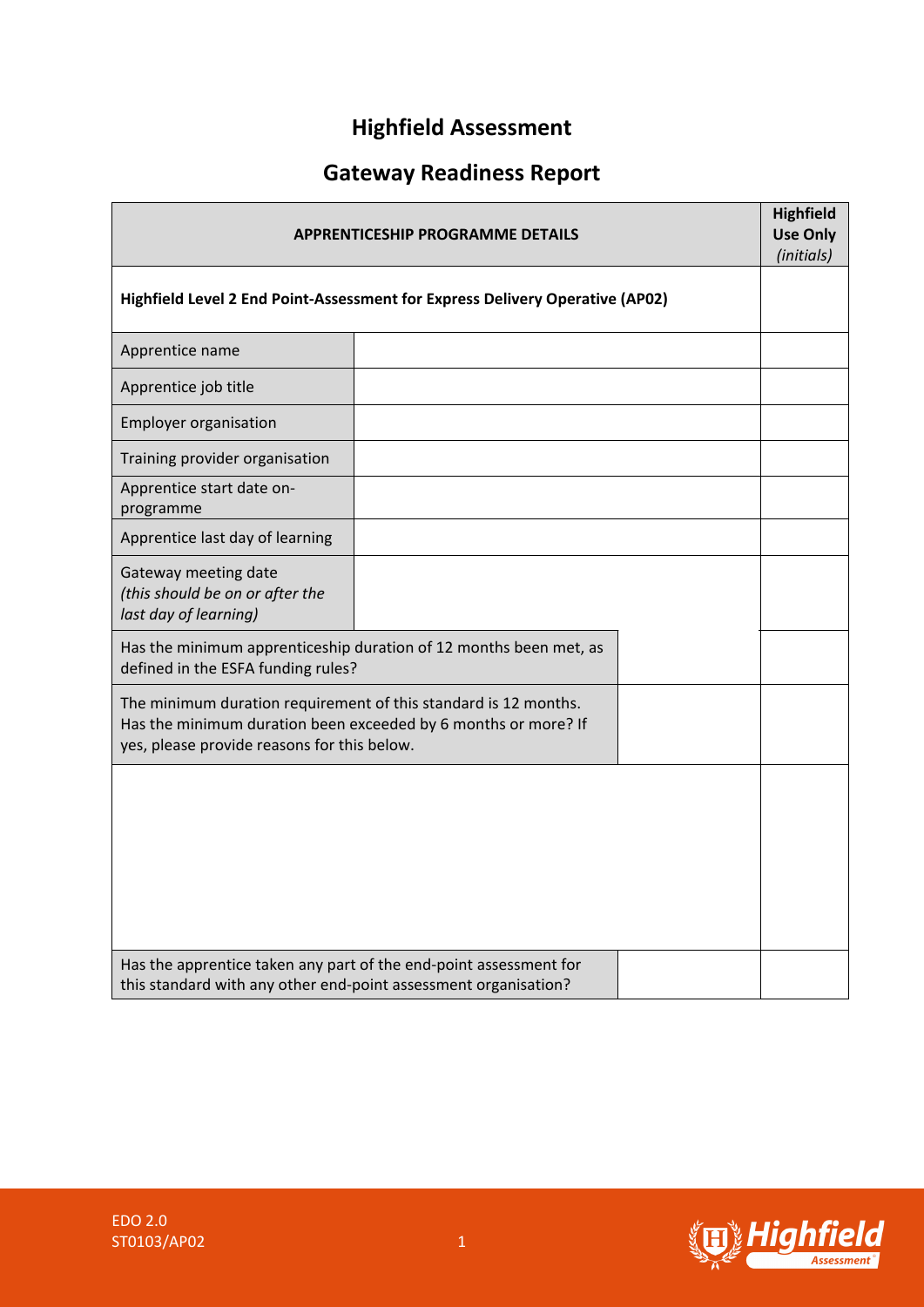| <b>PREREQUISITE REQUIREMENTS</b> |                               |                                                                      |                                            |  |  |  |  |
|----------------------------------|-------------------------------|----------------------------------------------------------------------|--------------------------------------------|--|--|--|--|
| Prerequisite<br>requirement      | Achieved by the<br>apprentice | <b>Evidence type provided</b><br>(e.g. PLR, certificate, screenshot) | <b>Highfield Use</b><br>Only<br>(initials) |  |  |  |  |
| Achieved English L1              |                               |                                                                      |                                            |  |  |  |  |
| <b>Achieved Maths L1</b>         |                               |                                                                      |                                            |  |  |  |  |
| Attempted English L2             |                               |                                                                      |                                            |  |  |  |  |
| <b>Attempted Maths L2</b>        |                               |                                                                      |                                            |  |  |  |  |

#### **GATEWAY REVIEW**

The gateway review should be completed by the employer, supported by the training provider, to record how the apprentice has met each of the standard subject areas. This can be discussed through a Q&A, and/or the apprentice may present evidence that can be reviewed during the meeting to show their achievement of the standard.

The employer, supported by the training provider, must agree that the apprentice is, in their view, competent in the role and therefore ready to undertake the end-point assessment. This should be recorded in the table below, along with any comments.

| <b>Standard area</b>        | <b>Assessment</b><br>ready? | <b>Comments</b> |
|-----------------------------|-----------------------------|-----------------|
| <b>Technical Operations</b> |                             |                 |
| <b>Finance</b>              |                             |                 |
| <b>Safety</b>               |                             |                 |
| <b>Contingencies</b>        |                             |                 |